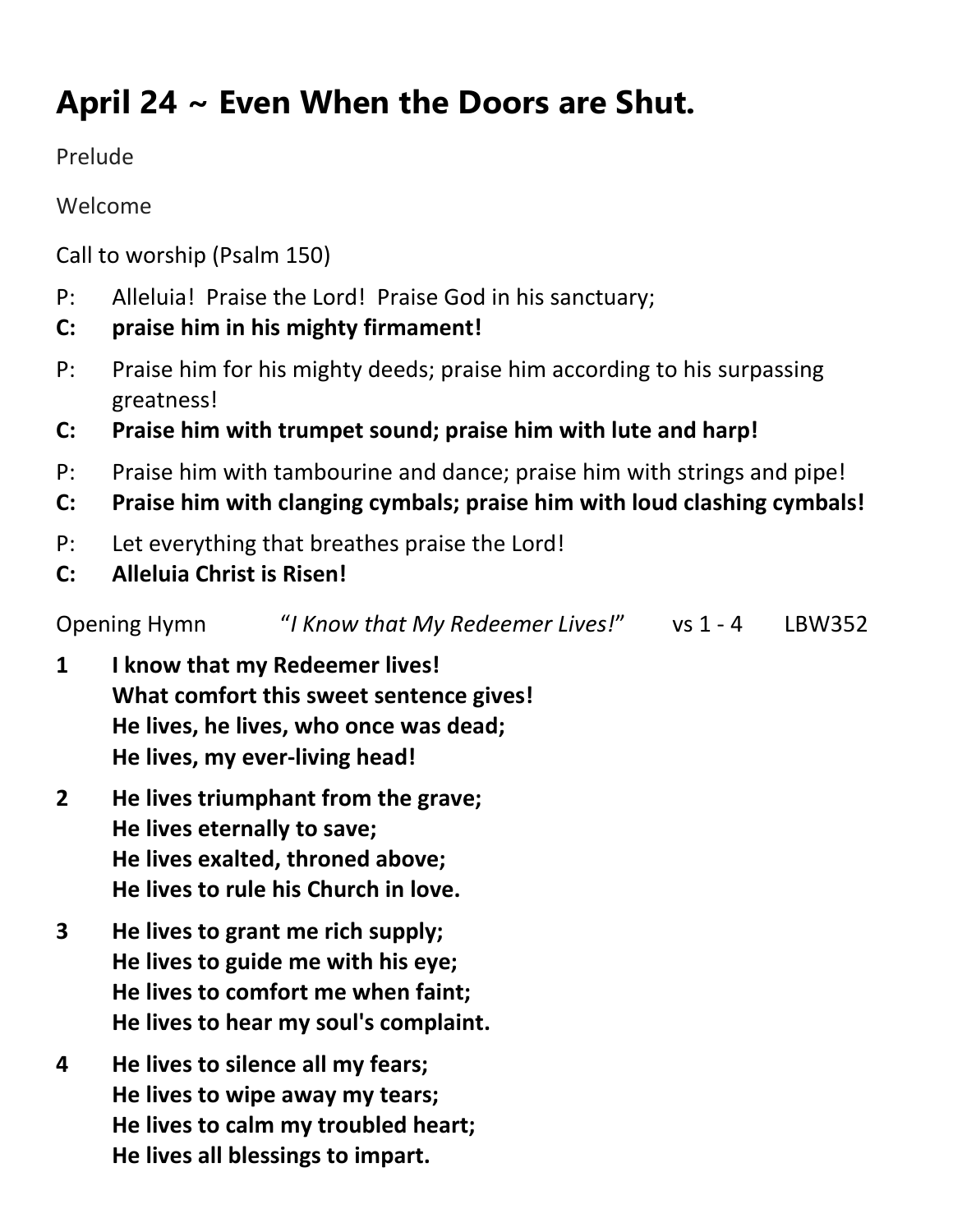#### *Please stand as you are able*

### **John 20:19-31**

When it was evening on that day, the first day of the week, and the doors of the house where the disciples had met were locked for fear of the Jews, Jesus came and stood among them and said, "Peace be with you." After he said this, he showed them his hands and his side. Then the disciples rejoiced when they saw the Lord. Jesus said to them again, "Peace be with you. As the Father has sent me, so I send you." When he had said this, he breathed on them and said to them, "Receive the Holy Spirit. If you forgive the sins of any, they are forgiven them; if you retain the sins of any, they are retained." But Thomas (who was called the Twin), one of the twelve, was not with them when Jesus came. So the other disciples told him, "We have seen the Lord." But he said to them, "Unless I see the mark of the nails in his hands, and put my finger in the mark of the nails and my hand in his side, I will not believe."

A week later his disciples were again in the house, and Thomas was with them. Although the doors were shut, Jesus came and stood among them and said, "Peace be with you." Then he said to Thomas, "Put your finger here and see my hands. Reach out your hand and put it in my side. Do not doubt but believe." Thomas answered him, "My Lord and my God!" Jesus said to him, "Have you believed because you have seen me? Blessed are those who have not seen and yet have come to believe." Now Jesus did many other signs in the presence of his disciples, which are not written in this book. But these are written so that you may come to believe that Jesus is the Messiah, the Son of God, and that through believing you may have life in his name.

- P: This is the word of the Lord
- **C: Thanks be to God**

*Please be seated*

Silence

Pastor's Reflection

**Music**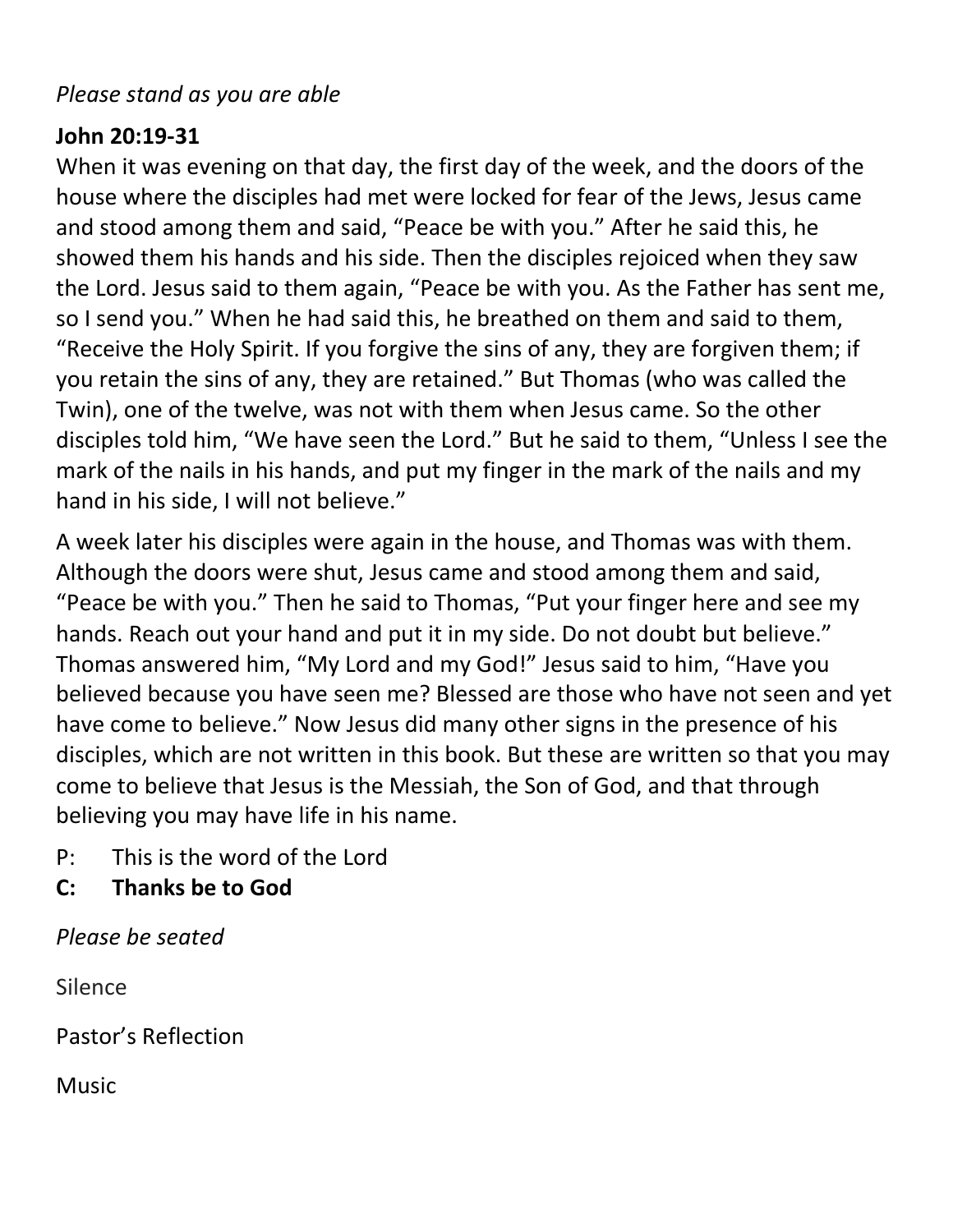*Please stand as you are able*

Apostle's Creed

**I believe in God, the Father almighty, creator of heaven and earth.**

**I believe in Jesus Christ, his only Son, our Lord. He was conceived by the power of the Holy Spirit and born of the Virgin Mary. He suffered under Pontius Pilate, was crucified, died and was buried. He descended into hell. On the third day he rose again. He ascended into heaven and is seated at the right hand of the Father. He will come again to judge the living and the dead.**

**I believe in the Holy Spirit, the holy catholic Church, the communion of saints, the forgiveness of sins, the resurrection of the body, and the life everlasting. Amen**

Prayers of the People

Hymn of the Day "*I Know that My Redeemer Lives!*" vs 5 - 8 LBW352

- **5 He lives to bless me with his love; He lives to plead for me above; He lives my hungry soul to feed; He lives to help in time of need.**
- **6 He lives, my kind, wise, heav'nly friend; He lives and loves me to the end; He lives, and while he lives, I'll sing; He lives, my Prophet, Priest, and King!**
- **7 He lives and grants me daily breath; He lives, and I shall conquer death; He lives my mansion to prepare; He lives to bring me safely there.**
- **8 He lives, all glory to his name! He lives, my Savior, still the same; What joy this blest assurance gives: I know that my Redeemer lives!**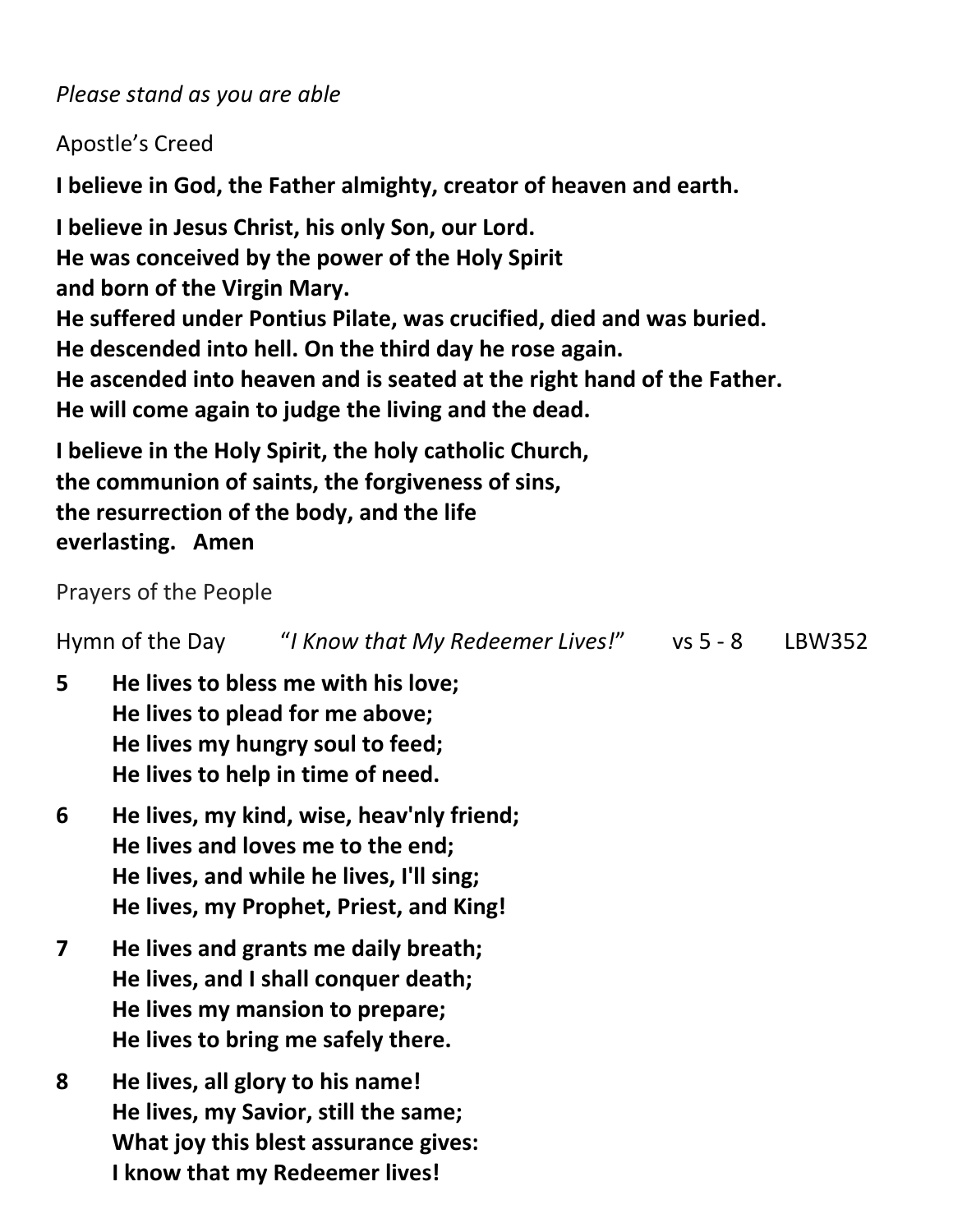#### Confession

## Call to Reconciliation

- P: When we keep our faults and failures locked safely away, we have no need to confess. But God comes into our hearts when we least expect, so we can be filled with forgiveness, with hope, with peace.
- P: God of empty tombs and empty people: we hesitate to speak of your hope, and truth
- **C: forgive us, and give us voice.**
- P: When we find it difficult to love another,
- **C: forgive us, and give us new compassion.**
- P: When we want to stand with the high and mighty,
- **C: forgive us, and put us next to the poor and oppressed.**
- P: When we stay locked behind our fears and doubts,
- **C: forgive us, and send us out to share your grace.**
- P: When we cannot believe your Word of new life, forgive us, and fill us with your joy.

## *Silent reflection*

## Assurance of Pardon

P: Christ comes into every shadowed corner of our lives with the light of Easter. Christ comes into the locked rooms of our faults, and gifts us with grace and hope. Christ comes, to fill us with peace, that we may proclaim the good news of mercy and forgiveness.

**C: Thanks be to God. Christ has come to us.**

## **Communion**

- P: The Lord be with you
- **C: And also with you.**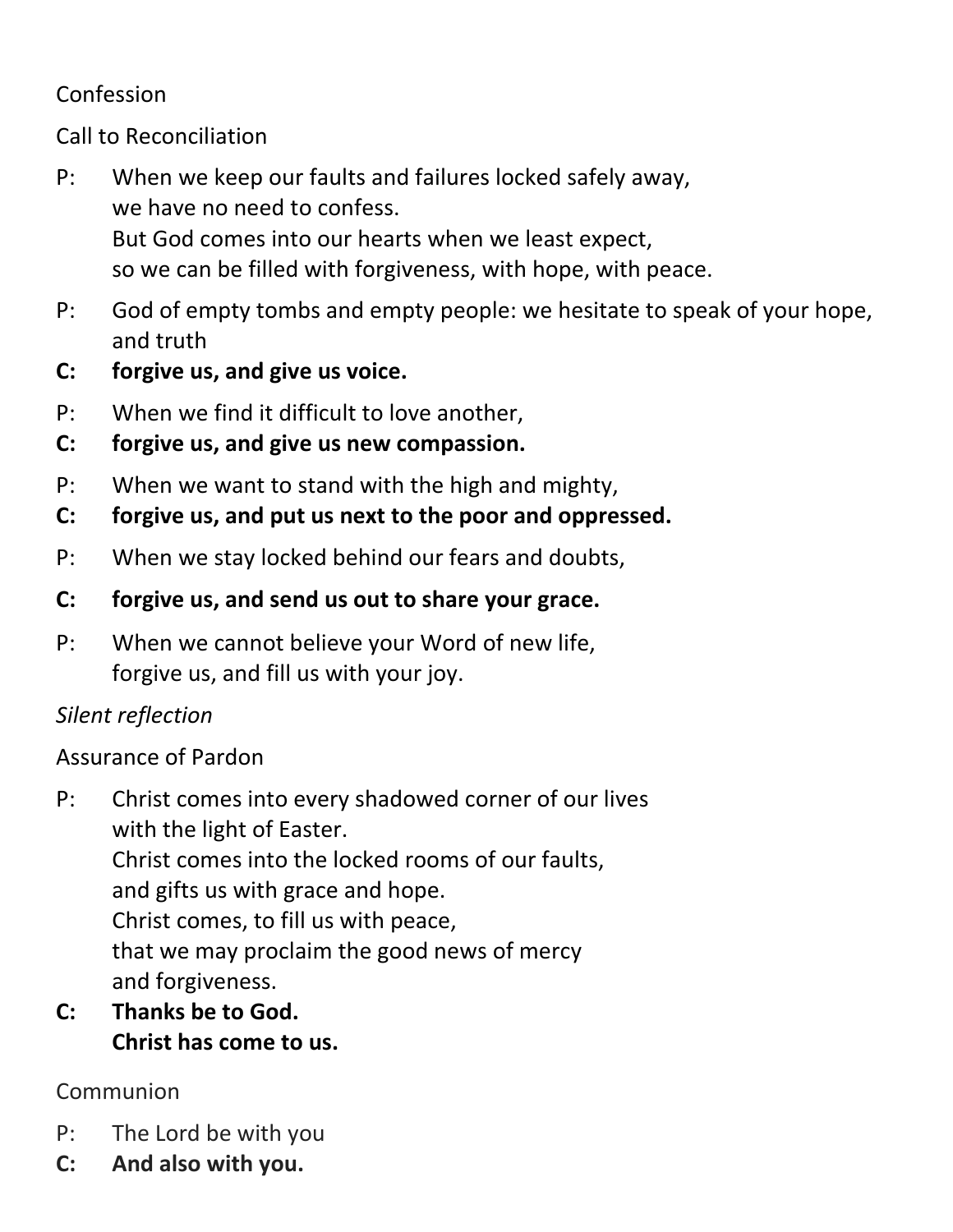- P: Lift up your hearts,
- **C: We lift them up to the Lord.**
- P: Let us give thanks to the Lord our God
- **C: It is right to give our thanks and praise.**
- P: God, your steadfast love has been ours for generations. Through Christ you brought us out of the despair of death and into the light of eternal love.
- **C: Through your goodness we have this bread and wine to share, which earth has given and human hands have made.**
- P: May we know your presence in the sharing of this bread, your life in sharing of this wine,
- **C: We celebrate the communion Jesus has shared with his community through the centuries and shares with us now, we celebrate our oneness with Christ and with each other,**
- P: We offer these gifts and ourselves to you; may they become for us the body and blood of Christ, healing renewing and making us whole.

Words of institution

- P: …….For whenever you eat of this bread and drink this cup, you proclaim the Lord's death until he come
- **C: Christ has died Christ is Risen Christ will come again**

Lord's Prayer

**Our Father, who art in heaven, hallowed be thy name, thy kingdom come, thy will be done, on earth as it is in heaven. Give us this day our daily bread; and forgive us our trespasses, as we forgive those who trespass against us;** *(Pause)* **and lead us not into temptation, but deliver us from evil. For thine is the kingdom, and the power, and the glory, forever and ever. Amen.**

*Please be seated*

**Distribution**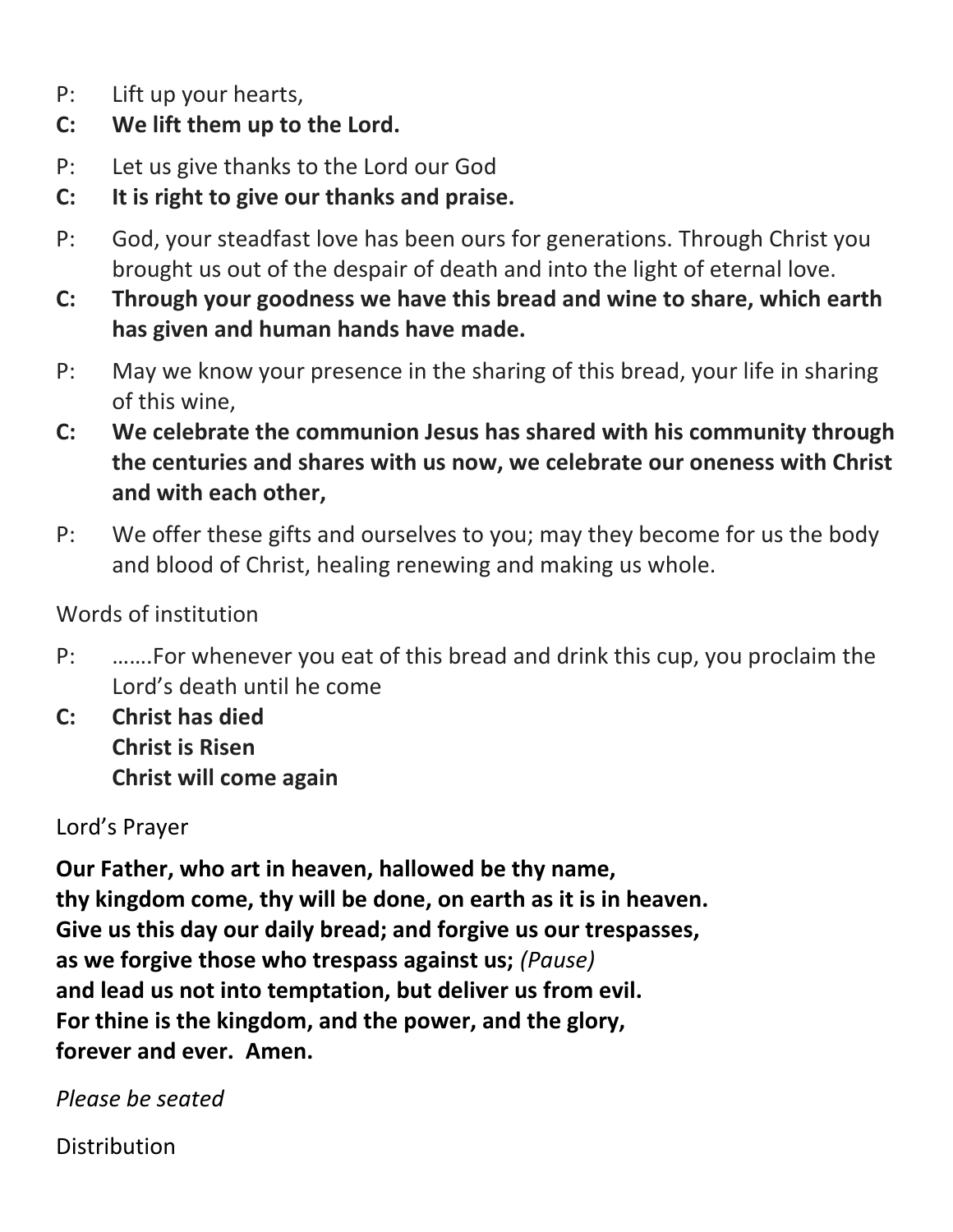#### Distribution Hymn

**We gather round the table now in gratitude and awe. Christ is the host, the nourishment, the message without flaw.**

**So now Christ's strength can feed us all in common daily bread. We drink the life poured out and find our souls and bodies fed.**

#### **Around this table, in this place, are all named by Christ's name; An unseen cloud of witnesses with us the gospel claim.**

Post communion blessing prayer

P: Filled with life,

we now have courage to speak of your truth in the world. Touched by resurrection we pledge to resist death wherever we find it. Filled with hope we embrace the promise of eternity, and the call to make it known at every opportunity. Through us may graves continue to be opened, And may the dead continue to be awakened to new life. In Jesus Name.

**C: Amen**

Music

Announcements (see attached)

Benediction

Closing Hymn "God Be with You Till We Meet Again" see handout for music

**1 God be with you till we meet again, by His counsels guide, uphold you, with His sheep securely fold you, God be with you till we meet again.**

> *Refrain:* **Till we meet, till we meet, till we meet at Jesus' feet; till we meet, till we meet, God be with you till we meet again.**